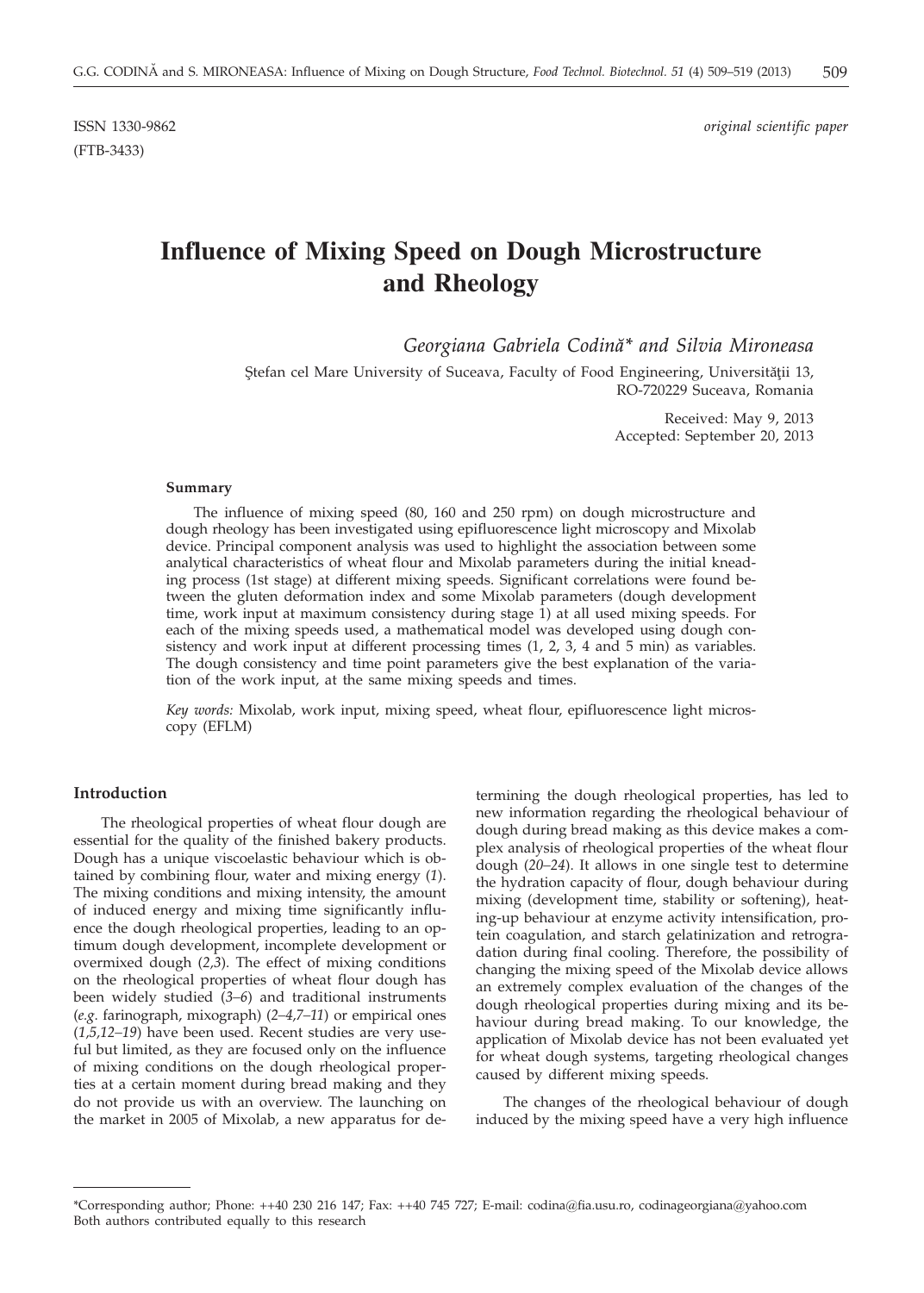on dough microstructure. The wheat flour dough network has been studied using light microscopy (LM) (*25,26*), atomic force microscopy (AFM) (*27*), scanning electron microscopy (SEM) (*28–30*), transmission electron microscopy (TEM) (*31,32*), confocal scanning laser microscopy (CSLM) (*33–39*) and epifluorescence light microscopy (EFLM) (*35*). EFLM is the newest method used for the evaluation of dough microstructure and to our knowledge, its application to evaluate the wheat dough has been done only by Peighambardoust *et al.* (*35*). The objective of the present study is to investigate the effect of various mixing speeds on dough microstructure at the same mixing time, effect that to our knowledge has not yet been evaluated by using epifluorescence light microscopy by any other authors.

Therefore, we consider that a study of the effect of different mixing speeds on wheat flour dough by epifluorescence light microscopy and rheological measurements using a Mixolab device is very useful for a better understanding of the changes that occur during the mixing of dough and its behaviour during bread making. In order to reduce the time of the bread making technological process, more and more bakers are using mechanical mixers with high mixing speeds. Usually the mixing speed of the common laboratory device used to analyse the dough rheological properties during mixing is lower than the mixing speed used on the industrial scale, which from the industrial point of view may create difficulties in managing the process of dough development. Earlier studies (*2–4*,*7–11*) have been based on the effect of dough mixing speed, using the farinograph or the mixograph, for example. In this report, we used the Mixolab at three different mixing speeds on a range of Romanian wheat flour samples, of which mean values were measured and then EFLM was applied to get a better understanding of dough microstructure during its processing.

# **Materials and Methods**

## *Flour samples*

The research was carried out on ten samples of different commercial wheat flour (harvest 2010) milled on an experimental Bühler mill (no. MDDO 1250) from S.C. MOPAN S.A. (Suceava, Romania). The chemical composition of the flour was determined according to the Romanian or international standard methods: moisture (ICC Standard Method No. 110/1, 1982) (*40*), protein content (ICC Standard Method No. 202) (*40*), wet gluten content (ICC Standard Method No. 106/1, 1984) (*40*), gluten deformation index (SR Romanian Standard Method No. 90, 2007) (*41*), ash content (ICC Standard Method No. 104/1, 1990) (*40*) and falling number index (ICC Standard Method No. 107/1, 1995) (*40*).

Protein and wet gluten content, gluten deformation index, water absorption and moisture content were in the range of 11.9–16.1 %, 23.6–30 %, 2–8 mm, 56.3–60 % and 12.8–14.9 % respectively. These parameters correspond to different types of flour which cover a wide range of bread making quality, from strong to good, in order to use multivariate analyses (principal component analysis, PCA, and multiple regression analysis) for evaluating the effect of some Mixolab parameters at different mixing

speeds on dough properties. The wheat flour ash content varied from 0.63 to 0.67, with an average value of 0.65, which is a typical ash content of bread flour in Romania. The falling number index value was in the range of 200–518 s, which corresponded to the flour with the a-amylase content ranging from high to low (*42*).

## *Physical characteristics of dough measured by Mixolab*

Mixing and pasting behaviour of wheat flour dough was studied using the Mixolab device (Chopin, Tripette et Renaud, Paris, France) according to the standard method (ICC Standard Method No. 173) (*40*). The instrument analyses the protein quality and strength, amylolytic activity and starch gelling. The settings used in the study were: mixing temperature 30 °C for 8 min, then heating until 90 °C at a rate of 4 °C/min, holding at 90 °C for 7 min, cooling down to 50 °C for 10 min and finally holding at 50 °C for 5 min. During a Mixolab sample analysis, five different stages can be noticed. First the standard dough behaviour during mixing at 30 °C is recorded. When the dough temperature increases up to approx. 60 °C, the protein structure begins to destabilize, causing weakening of the protein stability. Then, when the dough temperature exceeds 60 °C, starch gelatinization takes place, leading to an increase of dough consistency. In the fourth stage, temperature is held at  $90^{\circ}$ C and dough viscosity decreases due to the physical breakdown of the starch granules. In the last stage (the fifth stage), starch gelling occurs during the dough cooling, leading to starch gelatinization and retrogradation.

The Mixolab curves were registered at 80, 160 and 250 rpm at constant hydration. The amount of water added to the dough was determined on the basis of a known moisture content of the sample in order to achieve a dough consistency of 1.1 N·m.

Flour samples were evaluated for the following Mixolab parameters: dough stability (ST), *i.e.* time until the loss of consistency is less than 11 % of the maximum consistency reached during mixing, expressed in min; dough development time (DT), *i.e.* the time required to reach the maximum consistency during stage 1 (min); dough temperature during stage 1 (T\_C1), *i.e.* dough temperature at maximum consistency during stage 1 (C1), expressed in °C; work input when mixing the dough to C1 torque (WI), *i.e.* the energy required to develop the dough until it reaches the maximum consistency during stage 1 (C1), expressed in (W·h)/kg; work input at the end of stage 1 (WIF), *i.e.* the energy required to develop the dough until the end of stage 1, expressed in (W·h)/kg; maximum consistency during stage 1 (C1), *i.e.* the maximum torque during mixing, expressed in N·m; minimum consistency during stage 2 (C2), *i.e.* the minimum value of torque representing the protein weakening based on the mechanical work and the increasing temperature, expressed in N·m; maximum consistency during stage 3 (C3), *i.e.* the maximum torque produced during the heating stage expressing the starch gelatinization, in N·m; minimum consistency during stage 4 (C4), *i.e.* the stability of the starch gel formed, expressed in N·m; maximum consistency during stage 5 (C5), *i.e.* starch retrogradation during the cooling stage, expressed in N·m; differ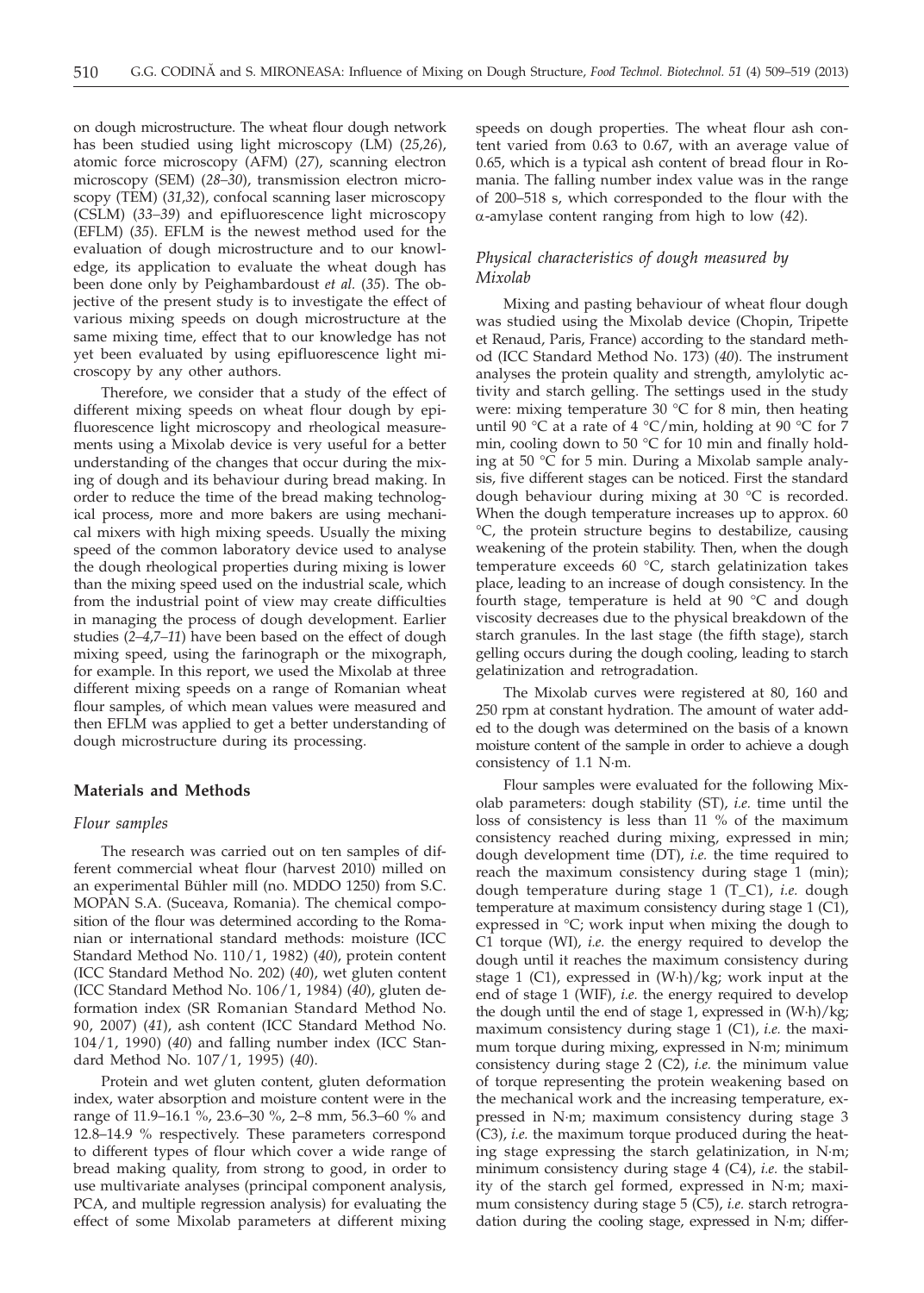ence between points C1 and C2 (C1-2), *i.e.* the protein network strength under increased heating, in N·m; difference between points C3 and C2 (C3-2), *i.e.* the gelatinization rate, expressed in N·m; and difference between points C5 and C4 (C5-4), *i.e.* the indicator of bread shelf life, expressed in N·m.

### *Epifluorescence light microscopy*

Dough samples obtained at various speeds of mixing (80, 160 and 250 rpm) during 3 and 5 min were used for EFLM observations. When applied for 3 min, these mixing speeds resulted in mechanical energy inputs of 5.01, 10.78, 19.96 (W·h)/kg and when used for 5 min of 8.70, 18.73 and 34.81 (W·h)/kg, respectively. The maximum value of dough development time for the wheat flour used in this study was 5.52, 3.62 and 2.48 min obtained at 80, 160 and 250 rpm, respectively. The collected samples were prepared according to Peighambardoust *et al.* (*35*) by staining them with 1 % rhodamine B and 0.5 % fluorescein in 2-methoxyethanol for at least 1 h. The dough samples were observed with Motic® AE 31 (Motic, Optic Industrial Group Co. Ltd., Xiamen, PR China) inverted epifluorescence microscope operated by catadioptric objectives LWD PH 20× (N.A. 0.4). The externally mounted 6V/30W halogen Koehler illumination system provides optimum illumination at any magnification. Raw images were acquired using Moticam 2300 digital colour camera. Digital images were taken in JPG format using RGB mode (12 bits per each channel) with a resolution of 1280×1024 pixels (300 dpi).

#### *Image analysis*

All samples were studied at high magnifications (image size of 1×1 mm), allowing better characterization of the sample microstructure. To quantify EFLM images with respect to the amount of protein matrix within the dough samples mixed at different speeds, ImageJ (v. 1.45, National Institutes of Health, Bethesda, MD, USA) image processing program was used. EFLM images were loaded into the software and RGB (red–green–blue) colour split was made. In some cases, the images were not sharp as a result of unwanted deviations or variations in the background light. To decrease these drawbacks, the unsharp mask filter at the moderate range (Gaussian blur, radius of  $5 \mu m$  and Mask weight of 0.5) was applied to all EFLM images. The image properties: brightness, contrast, level and colour were also adjusted.

#### *Statistical analysis*

All results obtained from three replications were analysed using the Statistical Package for Social Sciences (v. 16, SPSS Inc., Chicago, IL, USA). The correlation analyses were performed at the probability levels of 95 and 99 %. The data showing the variation in the mixing speed according to the Mixolab parameters were plotted using the STATISTICA® statistical package (v. 6.0, StatSoft, Tulsa, OK, USA).

The selected method to analyse the interdependence among all the variables is the principal component analysis (PCA). PCA is a multivariate analysis technique that is intended to reduce the number of variables by preserving as much as possible the variance of the original data, resulting in a smaller set of variables. In this way, the new variables are uncorrelated, namely principal components are determined, expressed as a linear combination of the original variables and characterized by a maximum variability. The loading plot shows how much each variable contributes to each PC and is used for identification of trends, relations between variables, exploration of similarities, while allowing the detection of possible groups of variables. Multivariate analysis takes into account different mixing speeds (80, 160 and 250 rpm) in order to show all the interactions between the parameters of the samples and to highlight their combined effects.

The multiple regression analysis, a multivariate procedure of predicting the values of criteria based on several predictors (*43*), was used in order to highlight the linear combination of the time points and torque parameters at different mixing speeds and thus evaluate the wheat flour dough consistency when correlated with the work input.

The 'simultaneous' method (which SPSS calls the Enter method) was used to determine whether the work input at different mixing speeds of 80 (WI\_80), 160 (WI\_ 160) and 250 rpm (WI\_250) was functionally related to wheat flour dough consistency for each time point during mixing in the first stage of the Mixolab curve (1, 2, 3, 4 and 5 min).

For multiple regression, the following equation was used:

$$
Y'=b_0+b_1 \cdot X_1+b_2 \cdot X_2 \qquad \qquad /1/
$$

where Y' represents the estimated value for the criterion variable,  $b_0$  is the constant value,  $b_1$  and  $b_2$  are regression coefficients of the predictive model,  $X_1$  and  $X_2$  are the values of the predictor variables:  $X_1$  represents time points at 80, 160 or 250 rpm, and  $X_2$  represents torque at 80, 160 or 250 rpm. Eq. 1 contains predictor values (time in minutes during mixing speed at 80, 160 and 250 rpm: T\_80, T\_160 and T\_250, and dough consistency in N·m for each time point: C\_80, C\_160 and C\_250) and the coefficient  $b_i$  (i=0, 1, 2), which are calculated based on the correlation coefficient between each predictor and criterion (WI\_80, WI\_160 and WI\_250), their value expressing the contribution of each predictor in estimating the criterion.

All the regression models were well correlated with the measured data and significant at p*<*0*.*01. Student's *t*-test was used to determine the significance of each coefficient in the regression model. Fisher's test for the analysis of variance was performed on experimental data in order to evaluate the statistical significance of the predictive models.

## **Results and Discussion**

# *The effect of mixing speed on the EFLM analysis of dough*

The microstructure of wheat dough mixed for 3 and 5 min at different speeds is shown in Fig. 1. We can clearly see from the obtained images how the amount of the protein matrix increased with energy addition and therefore with mixing time and speed. At lower mixing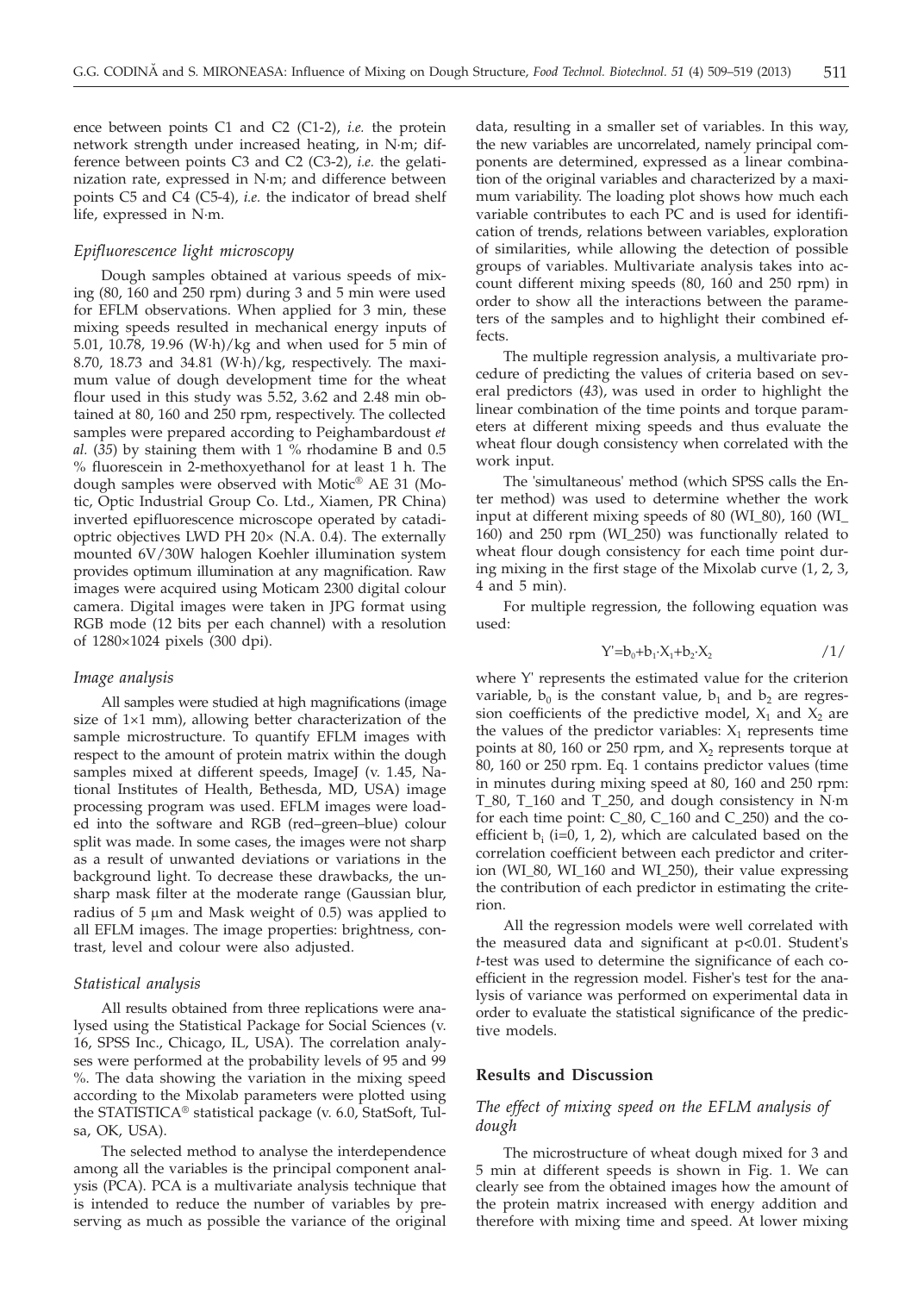

**Fig. 1.** Images of dough microstructure taken by EFLM: a) at 80 rpm for 3 min (5.01 (W·h)/kg), b) at 80 rpm for 5 min (8.70 (W·h)/kg), c) at 160 rpm for 3 min (10.78 (W·h)/kg), d) at 160 rpm for 5 min (18.73 (W·h)/kg), e) at 250 rpm for 3 min (19.96 (W·h)/kg), and f) at 250 rpm for 5 min (34.81 (W·h)/kg). Green are starch granules, while red is protein

time and speed, the swollen proteins just start to become interconnected. As dough is progressively developed by increasing mechanical energy input, the protein masses are stretched into a continuous network and surround most of the starch granules. Images show that the mixing of wheat flour dough at 80 (Figs. 1a and b) and 160 rpm (Fig. 1c) leads to the formation of distinct areas of starch granules which are the most visible, demonstrating structural inhomogeneity of the dough. In this image, discontinuous protein phases are distributed among starch granules, which predominate. With minimum mixing time and speed, even naked starch granules are seen, probably due to the incomplete hydration of the flour. The protein matrix formation is minimal in wheat flour dough mixed for 3 min at 80 rpm as compared to that in wheat flour dough mixed for 5 min at 80 rpm and wheat flour dough mixed for 3 min at 160 rpm. At 5.01 (W·h)/kg (Fig. 1a), it can be seen how gluten proteins are not yet distributed among the starch granules because the dough is partially developed. Various sizes of starch granules can also be seen covered with the protein network film, which increases with the addition of energy (*33*). Increasing the mixing time (5 min) and speed to 160 rpm and, therefore, dough mechanical energy input to 18.73 (W·h)/kg (Fig. 1d) transformed the discontinuous protein phase into a homogeneous one. The protein matrix became more and more evenly structured, being more evenly distributed around the starch granules. Mixing dough at higher speed (250 rpm) led to the formation of a very finely homogenous gluten structure with starch granules highly embedded in the protein matrix. The formed gluten fibres completely surrounded starch particles and other dough components, having extremely fine gluten strands and high resistance to breakage.

# *The effect of mixing speed on the dough physical characteristics obtained with a Mixolab*

The results obtained for all the samples with the mean values and standard deviations are given in Table 1.

Table 1. Mixolab parameters of flour samples at different mixing speeds

|                        | $v$ (mixing)/rpm |       |      |         |      |       |      |      |      |       |      |      |
|------------------------|------------------|-------|------|---------|------|-------|------|------|------|-------|------|------|
| Mixolab<br>parameters  | 80               |       |      |         | 160  |       |      |      | 250  |       |      |      |
|                        |                  | Range |      |         |      | Range |      |      |      | Range |      |      |
|                        | Mean             | min.  | max. | S.D.    | Mean | min.  | max. | S.D. | Mean | min.  | max. | S.D. |
| ST/min                 | 8.3              | 4.2   | 9.6  | 1.1     | 5.1  | 3.0   | 8.5  | 1.7  | 3.4  | 1.9   | 4.7  | 1.0  |
| DT/min                 | 2.4              | 1.2   | 5.5  | 1.4     | 2.0  | 1.2   | 3.6  | 1.1  | 1.4  | 1.1   | 2.5  | 0.6  |
| $C1/(N \cdot m)$       | 1.1              | 1.1   | 1.1  | 0.01    | 1.4  | 1.1   | 1.9  | 0.2  | 1.6  | 1.2   | 2.0  | 0.2  |
| $T$ C1/ <sup>o</sup> C | 30.3             | 28.5  | 31.8 | 1.1     | 31.7 | 29.2  | 33.6 | 1.4  | 33.0 | 29.9  | 34.8 | 1.6  |
| $C2/(N \cdot m)$       | 0.4              | 0.4   | 0.5  | 0.05    | 0.6  | 0.4   | 0.9  | 0.1  | 0.6  | 0.5   | 0.9  | 0.1  |
| $C1-2/(N·m)$           | 0.7              | 0.6   | 0.8  | 0.05    | 0.9  | 0.6   | 1.1  | 0.1  | 1.0  | 0.7   | 1.3  | 0.1  |
| C3/(N·m)               | 1.7              | 1.4   | 2.1  | 0.2     | 2.4  | 1.8   | 2.9  | 0.3  | 2.8  | 2.2   | 3.2  | 0.3  |
| $C3-2/(N·m)$           | 1.2              | 1.0   | 1.5  | 0.2     | 1.8  | 1.4   | 2.1  | 0.2  | 2.2  | 1.7   | 2.6  | 0.2  |
| $C4/(N \cdot m)$       | 1.5              | 0.7   | 2.0  | 0.4     | 1.8  | 1.0   | 2.9  | 0.6  | 1.9  | 1.2   | 2.9  | 0.5  |
| C5/(N·m)               | 2.2              | 0.9   | 3.2  | 0.7     | 2.6  | 1.4   | 4.7  | 1.0  | 3.7  | 1.8   | 5.4  | 1.2  |
| $C5-4/(N \cdot m)$     | 0.7              | 0.2   | 1.5  | $0.4\,$ | 0.7  | 0.4   | 1.9  | 0.5  | 1.8  | 0.6   | 3.4  | 0.9  |
| WI/((W·h)/kg)          | 2.1              | 1.4   | 2.8  | 0.5     | 14.5 | 12.1  | 19.6 | 2.3  | 16.7 | 13.4  | 20.0 | 2.3  |
| WIf/((W·h)/kg)         | 13.4             | 7.2   | 18.1 | 4.2     | 24.0 | 16.0  | 32.6 | 5.2  | 28.9 | 25.4  | 33.5 | 2.7  |

min. and max. represent the mean values, minimum and maximum obtained for all the 10 flour samples analysed Mixolab parameters: ST=stability; DT=development time; C1, C3, C5=maximum consistency during stages 1, 3 and 5; C2, C4=minimum consistency during stages 2 and 4; T\_C1=temperature during stage 1; C1-2=difference between points C1 and C2; C3-2=difference between points C3 and C2; C5-4=difference between points C5 and C4; WI=work input when mixing the dough to C1 torque; WIf=work input at the end of the stage 1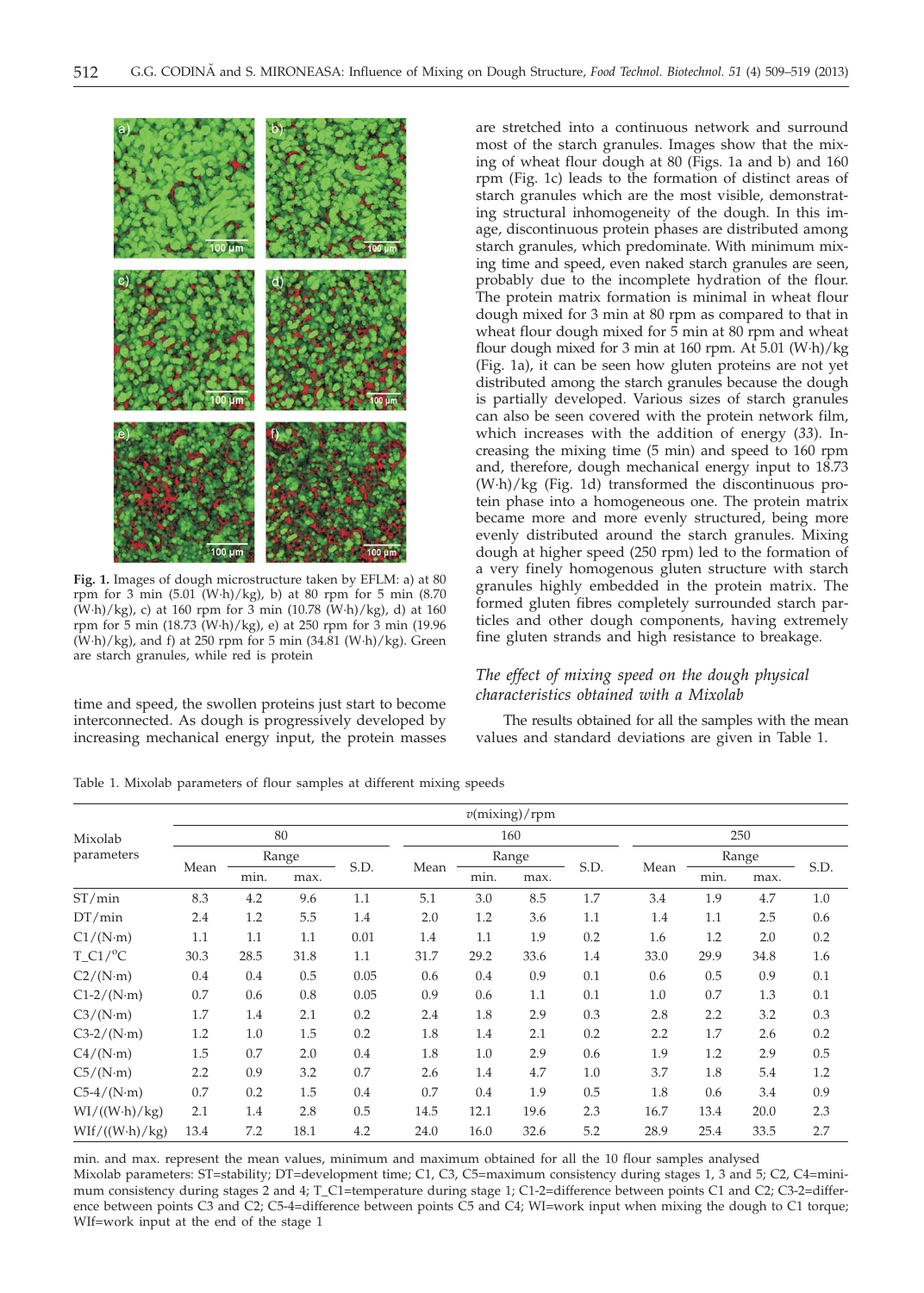A plot of good quality baking flour recorded by the Mixolab device at different mixing speeds (80, 160 and 250 rpm) is shown in Fig. 2.

The patterns obtained during mixing, pasting and gelling greatly varied with the mixing speeds used. Therefore, the variation in mixing speed modifies all the parameters registered on the curve by the Mixolab. It must be mentioned that the first stage of the Mixolab curve is the only one that provides information about the wheat flour dough rheological behaviour during the kneading stage comparable with those determined by other rheological devices like Brabender farinograph. The rest of the curve shows dough behaviour during heating and

offers information about protein weakening, starch properties and flour enzyme activity, simulating its behaviour during baking process, thus reducing the labour requirements for testing. The correct level of  $\alpha$ -amylase activity in wheat flour according to Codină et al. (44) can be established by Mixolab device. The stability of the starch gel (C4) and the difference between points C5 and C4 (C5-4) are the best indicators of falling number index assessment.

The graphical representation of the stability values in relation to the mixing speeds and the C1 values registered in the first stage of the Mixolab curve is shown in Fig. 3.



**Fig. 2.** Mixolab curves recorded at different mixing speeds (80, 160 and 250 rpm) for good quality baking flour S1=initial mixing, S2=protein weakening, S3=starch gelatinization, S4=stability during baking, and S5=retrogradation are the stages of Mixolab curves; pink curves indicate dough temperature



**Fig. 3.** Mixing speed (*v*) as a function of the torque (C1) and stability (ST): a) spatial representation, and b) representation by contour curves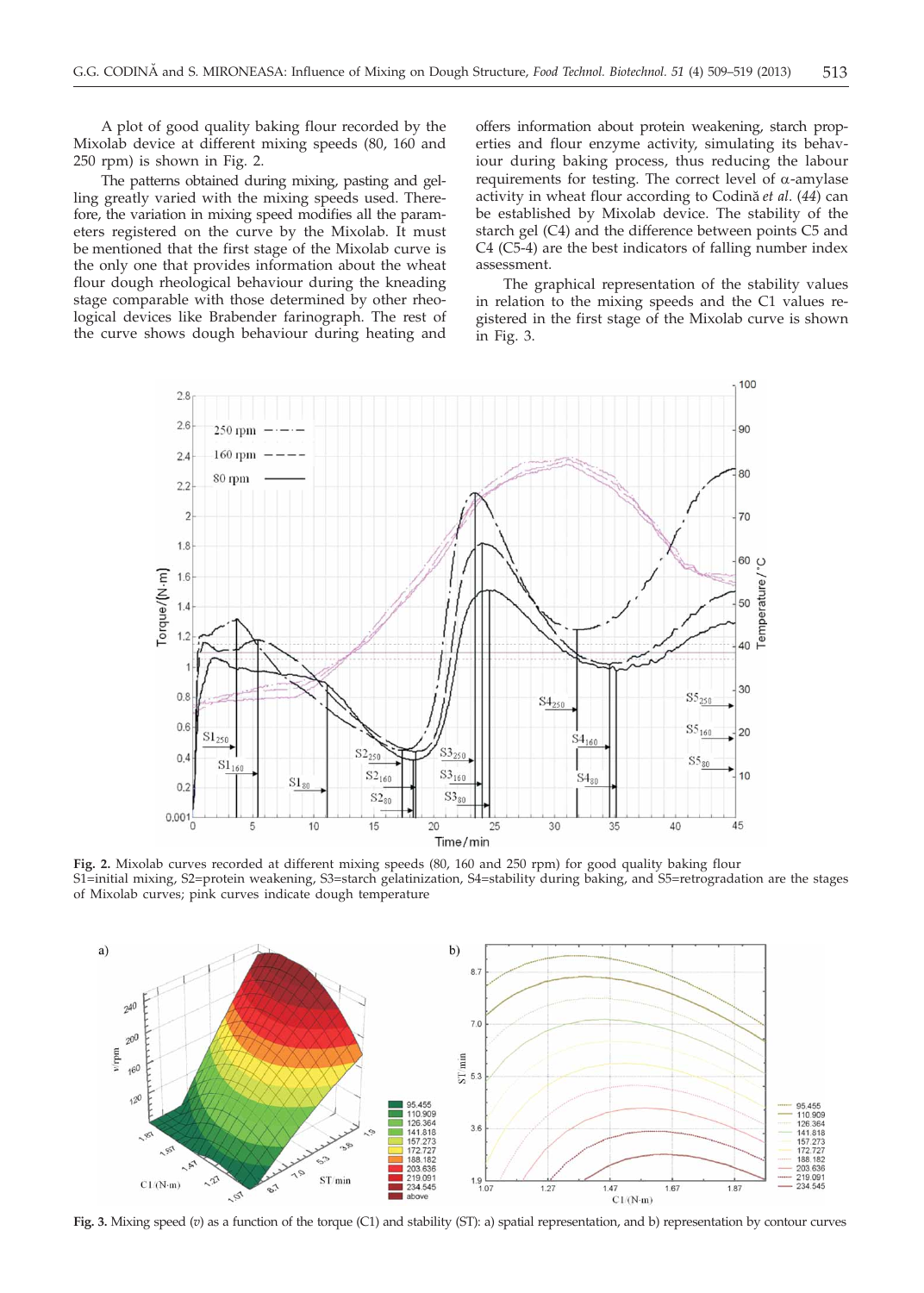The stability of the dough decreases (*6,9,45*) and C1 increases (*6,9,12*) simultaneously with the increase of the mixing speed. This can be attributed to the increase of the mixing speed, which leads to a higher depolymerisation of the gluten network, accompanied by a higher exposure to the surface of the reactive groups, capable of forming links with those of neighbouring molecules and, therefore, form a greater number of new interchain cross- -links at new positions, including interchain disulphide bonds. The number of interchain disulphide bonds and the speed with which they are broken (from the disulphide (S-S) in sulphydril (S-H) bonds) also increase due to the energy input resulting from dough deformation (*46*).

Fig. 4 shows the values of the development time parameter according to the various mixing speeds and the temperature value in the first stage of the Mixolab curve. Increasing the mixing speed of the Mixolab had the effect of decreasing the dough development time (*8,9*) and increasing dough temperature. The temperature growth, depending on the mixing speed (*11*), is due to the conversion during kneading of a part of the mechanical energy into heat.

The second stage of the Mixolab curve corresponds to the initial heating of the dough. By increasing the dough temperature, its consistency decreases (*16*) to a minimum value (torque C2), which could be related to the beginning of the protein destabilization or weakening (*47*). Fig. 5 shows the variation of the difference between the points C1 and C2 (C1-2) according to the mixing speed change and the torque C2 value.

An increase in the value of C2 peak torque and the difference between the points C1 and C2 (C1-2) together with the increase of the mixing speed are due to the protein network structure. This is probably due to the fact that at low mixing speed, the protein network has a more compact structure as a consequence of a lower mechanical shear stress followed by an increase in dough temperature, involving the exposure to a low surface on which the proteolytic enzymes can act comparatively to a more developed structure, and so to a high surface exposure in the case of higher mixing intensity.

When dough is heated above  $60^{\circ}$ C (third stage of the Mixolab curve), these wheat proteins are denatured, releasing some quantity of free water in the system. A higher mixing speed increases the amount of free water in the dough due to a more intense protein denaturation. This water, which the starch molecules take up and swell (*1,48*), leads to higher values of C3 torque and differences between the points C3 and C2 (C3-2) with the increase of the mixing intensity, as it is shown in Fig. 6.



**Fig. 4.** Mixing speed (*v*) as a function of the temperature during dough development (T\_C1) and development time (DT) in the first stage of the curve: a) spatial representation, and b) representation by contour curves



**Fig. 5.** Mixing speed (*v*) as a function of torque for the minimum consistency in the second stage of the curve (C2), and difference between points C1 and C2 (C1-2): a) spatial representation, and b) representation by contour curves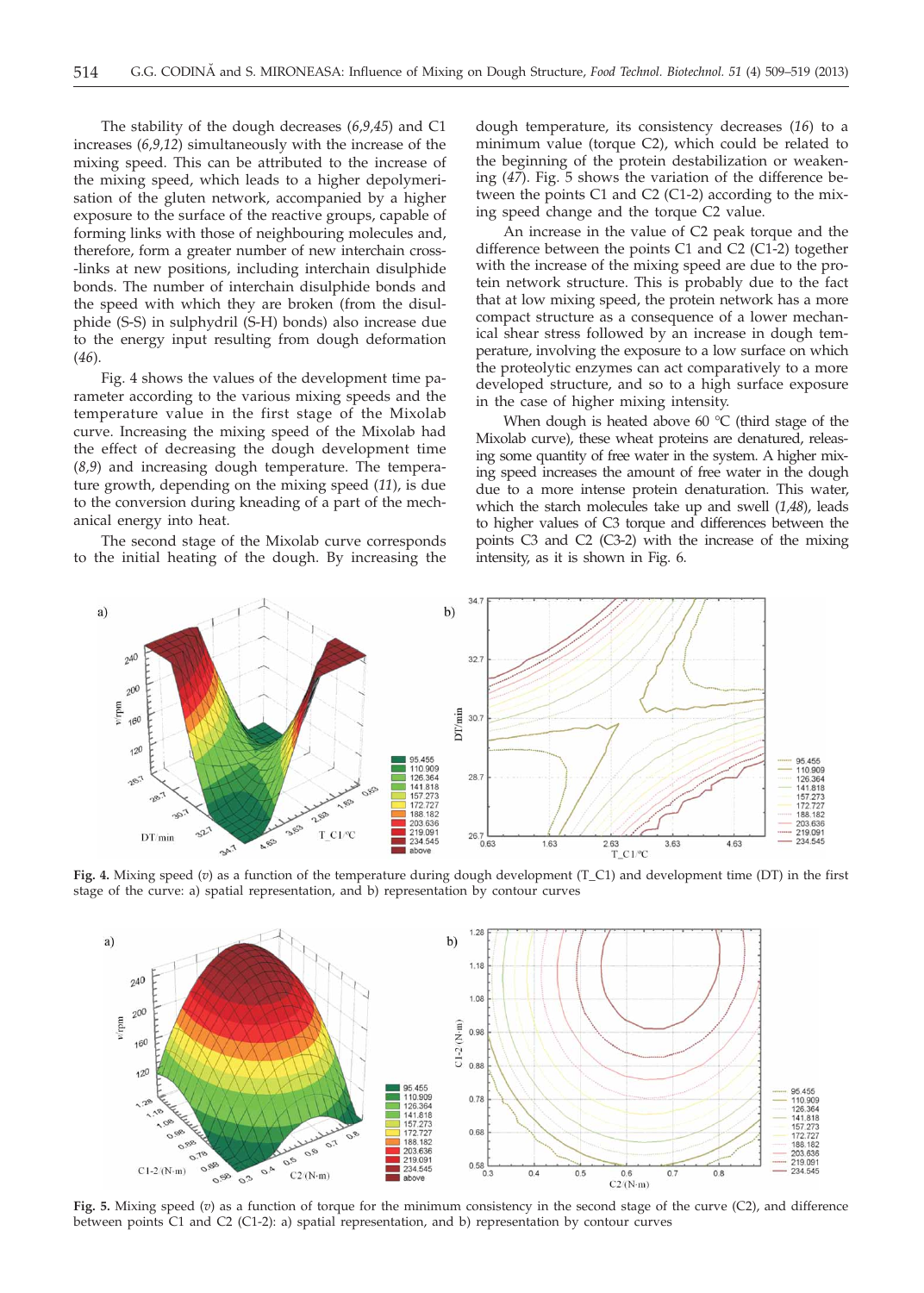As the temperature increases, the role of proteins becomes secondary, the starch gelatinization being responsible for further torque variations (forth and fifth stage of the Mixolab curve) (*49*). With continued heating, starch granules become distorted, and soluble starch is released into the system. Soluble starch and the continued uptake of water (more available in the case of high mixing speed) by the remnants of the starch granules (*1*) are responsible for the increase in the C4 and C5 torque values and the difference between the points C5 and  $\dot{C}4$  (C5-4) with the increase of the mixing speed. In Figs. 7 and 8 the values of C4 and C5 parameters are reported as functions of the mixing speeds and the C5-4 value.



**Fig. 6.** Mixing speed (*v*) as a function of torque for the maximum consistency in the third stage of the curve (C3), and difference between points C3 and C2 (C3-2): a) spatial representation, and b) representation by contour curves



**Fig. 7.** Mixing speed (*v*) as a function of torque for the minimum consistency in the fourth stage of the curve (C4), and difference between points C5 and C4 (C5-4): a) spatial representation, and b) representation by contour curves



**Fig. 8.** Mixing speed (*v*) as a function of torque for the maximum consistency in the fifth stage of the curve (C5), and difference between points C5 and C4 (C5-4): a) spatial representation, and b) representation by contour curves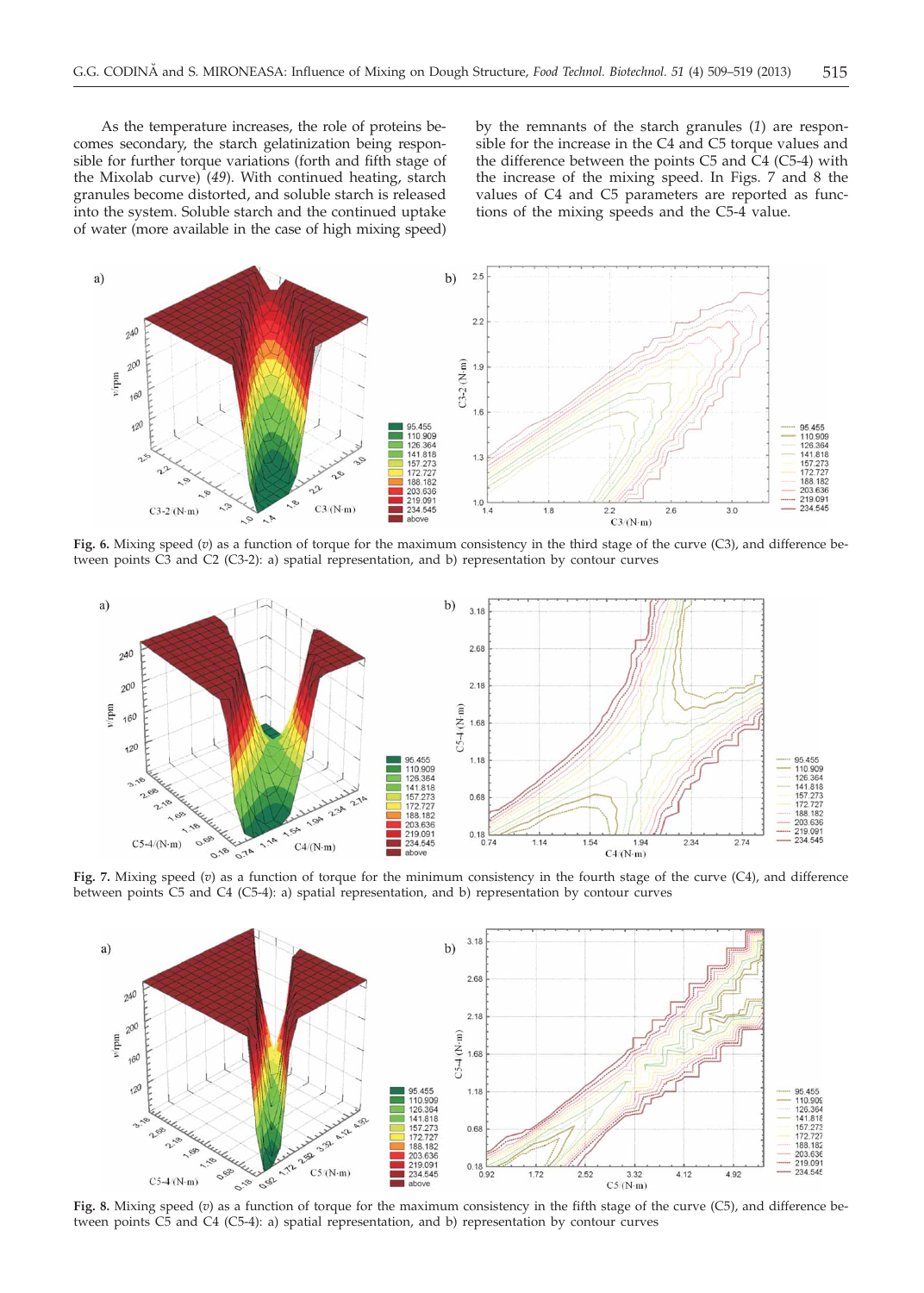# *Relationship between the wheat flour and Mixolab curve parameters in the first stage at different mixing speeds*

In order to identify the type of association between the flour parameters and its characteristics in the first stage of Mixolab curve at mixing speeds of 80, 160 and 250 rpm, the principal component analysis (PCA) was used. The obtained data showed that the first two principal components are responsible for 73.3 % of the variance, while the dispersion of the rest of the data could be considered as random. The first principal component (PC1) explained 55.5 % of the total variance and the second principal component (PC2) accounted for 18.9 % of the total sample variation (Fig. 9).



**Fig. 9.** PCA loadings of the Mixolab rheological parameters in the first segment of the curve at different mixing speeds and analytical characteristics of the wheat flour: C1\_80, C1\_160 and C1\_250=maximum consistency during stage 1; C1-2\_80, C1-2\_ 160 and C1-2\_250=difference between points C1 and C2; DT\_80, DT\_160 and DT\_250=development time; ST\_80, ST\_160 and ST\_250= dough stability; T\_80, T\_160 and T\_250=time of mixing; WI\_80, WI\_160 and WI\_250=work input when mixing the dough to C1 torque; WIf\_80, WIf\_160 and WIf\_250=work input at the end of stage 1; where 80, 160 and 250 denote mixing speed in rpm; CH=water absorption and WG=wet gluten

The PC1 is mainly influenced by the dough stability and the work input shown at the end of the first stage (WIf) at various mixing speeds, whereas the PC2 is mainly influenced by the wheat gluten, gluten deformation index and dough development time at all the mixing speeds studied. The bi-plot of the loadings shows a very high influence of protein 'quality' (in our study given by wet gluten content and deformation index) on dough mixing properties and on its final consistency (*2,9–12,18,25, 50*). Work input at maximum consistency in the first stage of the curve (WI) and dough development time (DT) are higher as the flour is stronger (*18*). Along the PC2 loading component, DT\_250 and WI\_250 are closely associated with gluten deformation index, and inversely correlated with C1\_250.

Therefore, between gluten deformation index (GDI) and work input at maximum consistency in the first stage of the curve (WI), higher positive correlations were obtained with the increase of the mixing speed. Significant direct correlations (p<0.05) were obtained between the GDI and the work input at  $160$  rpm ( $R=0.761$ ) and between the GDI and the work input at 250 rpm (R=0.774). The dough development time was significantly positively correlated with gluten deformation index at all the mixing speeds used: at a level of p<0.01, between the dough development time at 80 rpm and GDI, R=0.878, and between development time at 160 rpm and GDI, R=0.825, at a level of p<0.05, between dough development time at 250 rpm and GDI, R=0.675. This fact is explained by dough consistency of higher viscosity, which leads to an increase in the dough resistance to mixing (*12*). Therefore, in less time it absorbs more energy than the dough of low consistency, which requires longer mixing time to consume the same amount of energy. So, positive correlations between the dough development time and work input at maximum consistency as can be seen in the first stage of the curve were obtained. These correlations improved dramatically when the speed of the Mixolab was increased to 160 or 250 rpm. The development time at 80 rpm had insignificant correlation with WI\_80 at the probability level of 95 %, whereas DT\_160 and DT\_250 showed significant correlation with WI\_160  $(R=0.750)$  and WI\_250  $(R=0.711)$  respectively, at a level of 0.05. However, DT\_80 is inversely correlated with C1\_80 and closely correlated with GDI.

Along the PC1 component, the dough stability and work input parameters at the end of the first stage show a close association and are inversely correlated with C1 torque and the difference between points C1 and C2 (C1-2) at the used mixing speeds. Higher correlations were obtained between the stability at 80 rpm and work input at the end of the first stage at 80 rpm (R=0.711, p=0.05), and between the stability at 160 rpm and work input at the end of the first stage at 160 rpm (R=0.826, p=0.01). Regarding the dough stability at 250 rpm, this variable shows low correlation with work input at the end of the first stage at 250 rpm (R=0.254).

Significantly negative correlations were obtained between the stability at 80 rpm and the difference between points C1 and C2 at 80 rpm (R= $-0.789$ , p<0.05), between the stability at 160 rpm and the difference between the points C1 and C2 at 160 rpm (R= $-0.841$ , p<0.01). Regarding the correlations obtained between the work input at the end of the first stage and the difference between points C1 and C2, significant correlations were obtained only between the work input at the end of the first stage at 160 rpm and the difference between points C1 and C2 at 160 rpm (R=–0.678, p<0.05).

The second component (PC2) makes the distinction between the wet gluten and work input at 80 rpm, which are opposed. Wet gluten was heavily weighed on the second PC. Along the PC2 component, the parameters obtained at the speed of 160 rpm: maximum consistency during stage 1, difference between points C1 and C2, stability and work input at the end of stage 1 are inversely correlated with development time and work input when mixing the dough to C1 torque. Regarding PC2, the parameters: water absorption (CH), maximum consistency in the first stage of the curve (C1) and the difference between the points C1 and C2 at all the mixing speeds placed on the left of Fig. 9 show that they contribute to a larger extent to the evaluation of the association between some analytical wheat flour characteristics and the Mixolab parameters, at different mixing speeds, in comparison with the variables on the right. PC2 distinguishes C1 torque from the stability at all the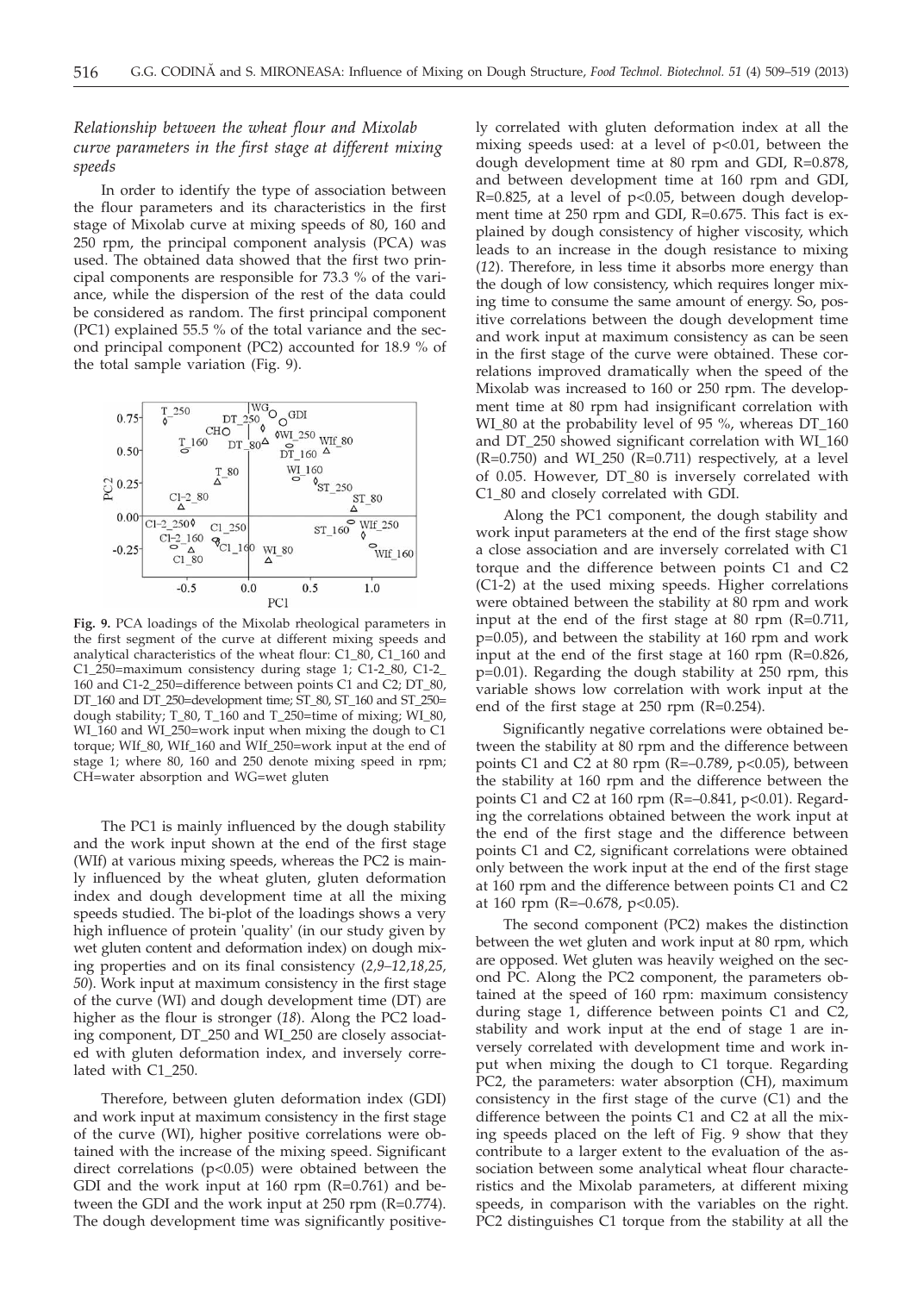mixing speeds used. Significant correlations were obtained between the stability at 160 rpm and C1 torque at 160 rpm (R=–0.766, p<0.05), and between the stability at 250 rpm and C1 torque at 250 rpm (R= $-0.815$ , p<0.01). The dough stability decreases and C1 torque increases simultaneously with the mixing speed increase, which is in agreement with the results obtained by Zounis and Quail (*9*) and Hwang and Gunasekaran (*45*), on other rheological devices. From the point of view of C1 torque, significant direct correlations with the difference between the points C1 and C2 were obtained: C1\_160 and C12\_160 (R=0.804, p<0.01), and C1\_250 and C12\_250 (R=0.688, p<0.05).

#### *The multivariate prediction models*

In this study, the effect of mixing speed at 80, 160 and 250 rpm was analysed at comparable levels of work input. The mixing speed experiments were performed at different processing times (1, 2, 3, 4 and 5 min) leading to different dough consistency and work inputs into the dough. The variables inserted in the regression model were the dough consistency and work input at different mixing speeds (80, 160 and 250 rpm) for each time point (at 1, 2, 3, 4 and 5 min). The mean values and standard deviations for each variable included in the construction of the linear multivariate regression model are shown in Table 2.

The accuracy of each regression model was evaluated by the determination coefficient  $(R^2)$ , by the value of the adjusted coefficient of determination and by the standard errors of the estimate (Table 3).

The value of the determination coefficient  $(R^2=0.87)$ for model 1 (at 80 rpm) shows that 87 % of the variance of the work input at 80 rpm is applied to the linear combination of dough consistency during kneading at 80 rpm and time points at 80 rpm variables. This model explains 86 % ( $\mathbb{R}^2$ <sub>adj</sub>=0.86) of the variation of the work input at the speed of 80 rpm parameter, the global effect having a high level (*50*). The value of the determination coefficient for model 2 (at 160 rpm;  $R^2=0.92$ ) and 3 (at 250 rpm;  $R^2$ =0.91) shows that 92 % of the variance of the work input at 160 rpm and 91 % of the variance of the work input at 250 rpm is applied to the linear combination of the variables dough consistency and mixing time at the speed of 160 rpm, and dough consistency and mixing time at the speed of 250 rpm respectively. The values of the adjusted determination coefficients  $(\mathrm{R}^2_{\mathrm{adj}} =$ 0.92 and 0.90) show that model 2 explains 92 % of the

Table 2. The variables considered in the multiple regression analysis

|                 | Regression model variables |                       |              |               |             |             |                |  |  |
|-----------------|----------------------------|-----------------------|--------------|---------------|-------------|-------------|----------------|--|--|
|                 | WI_80                      | WI 160                | WI_250       | $C_8$         | $C_1$ 160   | $C_250$     | $T_80, T_160,$ |  |  |
|                 | (W <sub>·</sub> h)/kg      | (W <sub>·</sub> h)/kg | $(W-h)/kg$   | N·m           | N·m         | N·m         | T 250/min      |  |  |
| Mean value±S.D. | $4.8 + 2.8$                | $14.5 + 7.6$          | $23.9 + 1.2$ | $1.04 + 0.04$ | $1.4 + 0.2$ | $1.4 + 0.2$ | $3.0+1.4$      |  |  |

Variables of the regression model: WI\_80, WI\_160 and WI\_250=work input; C\_80, C\_160 and C\_250=dough consistency for each time point; T\_80, T\_160 and T\_250=time of mixing at the speed of 80, 160 and 250 rpm

Table 3. Significant coefficients (95 % confidence interval) of the commercial wheat flour of the 'simultaneous' regression fitting model for work input at different mixing speeds of Mixolab on wheat flour dough consistency for each time point using the 'Chopin S' protocol

| Factors             | Work input at different mixing speeds |           |                     |           |                                |           |  |  |  |  |
|---------------------|---------------------------------------|-----------|---------------------|-----------|--------------------------------|-----------|--|--|--|--|
|                     | $WI_80/((W·h)/kg)$                    |           | $WI_160/((W·h)/kg)$ |           | $WI_250/((W·h)/kg)$<br>Model 3 |           |  |  |  |  |
|                     | Model 1                               |           | Model 2             |           |                                |           |  |  |  |  |
|                     | Value                                 | <b>SE</b> | Value               | <b>SE</b> | Value                          | <b>SE</b> |  |  |  |  |
| <b>CTE</b>          | 10.25                                 | 3.30      | $-17.40$            | 2.21      | $-21.40$                       | 3.54      |  |  |  |  |
| $T_80/min$          | 1.75                                  | 0.10      | -                   |           |                                |           |  |  |  |  |
| $T_160/min$         |                                       |           | 4.99                | 0.22      |                                |           |  |  |  |  |
| T 250/min           |                                       |           |                     |           | 7.66                           | 0.37      |  |  |  |  |
| $C_80/(N·m)$        | $-10.23$                              | 3.12      |                     |           |                                |           |  |  |  |  |
| $C_160/(N \cdot m)$ |                                       |           | 12.40               | 1.46      |                                | -         |  |  |  |  |
| $C_250/(N·m)$       |                                       |           |                     |           | 15.43                          | 2.11      |  |  |  |  |
| $\mathbb{R}$        | 0.93                                  |           | 0.96                |           | 0.95                           |           |  |  |  |  |
| $R^2$               | 0.87                                  |           | 0.92                |           | 0.91                           |           |  |  |  |  |
| $R^2$ adj           | 0.86                                  |           | 0.92                |           | 0.90                           |           |  |  |  |  |
| SE of estimate      | 1.00                                  |           | 2.13                |           | 3.44                           |           |  |  |  |  |

Independent variables were time points at 80 rpm (T\_80), 160 rpm (T\_160) and 250 rpm (T\_250), and dough consistency during kneading at the mixing speed of 80 rpm (C\_80), 160 rpm (C\_160) and 250 rpm (C\_250); CTE=constant of the fitted equation, R=correlation coefficient,  $R^2$ =coefficient of determination,  $R^2$ <sub>adj</sub>=adjusted square coefficient of the fitting model, SE=standard error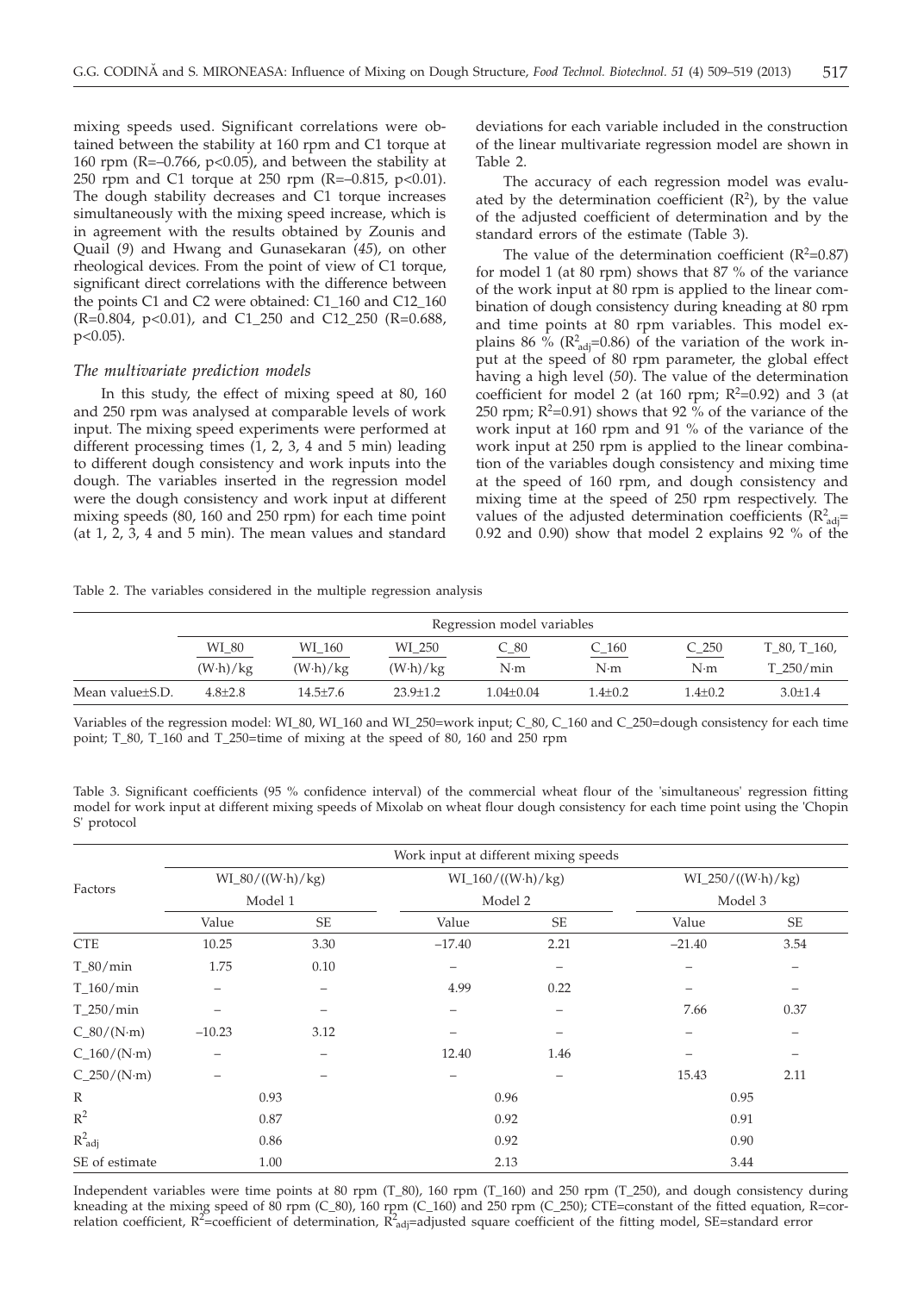variation of the work input at 160 rpm, and model 3 explains 90 % of the variation of the work input at 250 rpm, the global effect having a very high level (*51*). The ANOVA results showed the efficiency of each of the three regression models. Since the value of the statistical significance of  $F$  test is small ( $p<0.0001$ ), it can be concluded that the models presented in Table 3 are significant, the dough consistency and time points (at 1, 2, 3, 4 and 5 min) at different mixing speeds (80, 160 and 250 rpm) give the best explanation of the variation of the work input, at the same mixing speed and time.

The values of the regression coefficients  $b_i$  of the regression equations for the three models and the corresponding standard errors are given in Table 3. All regression coefficients are statistically significant at the level of 0.01.

For all three models, at all mixing speeds used, the work input when mixing the dough increased with the increase of the mixing time. These results are in agreement with those of Cuq *et al.* (*3*) (measured by the farinograph). The increase of the mixing time and thus of the dough work input led to an exponential increase of the resistance of the dough consistency to deformation (*11*) until the optimal mixing time was achieved, corresponding to the maximum consistency in the first stage of the curve, followed by a decrease in these values, almost simultaneously with the Mixolab curves. This fact is due to the depolymerisation of the gluten network and it is characterized by a partial solubilisation of the insoluble gluten proteins (*52*). Maximal consistency point during the first stage was reached faster when the dough was mixed more intensively, which is in agreement with the results obtained in the studies by Zheng *et al.* (*5*) and Muchová and Žitný (6) on other rheological devices.

#### **Conclusions**

This paper highlights for the first time the effect of various mixing speeds on the dough microstructure during the same mixing time using a fluorescence technique. Regarding dough microstructure studied by epifluorescence light microscopy (EFLM), the images taken at various mixing speeds differed clearly. At 250 rpm, the protein network looked more compact and continuous than at 160 and 80 rpm. The amount of starch granules decreased to a certain extent in wheat flour dough with the increase of the mixing speed.

Varying the mixing speed of the Mixolab device allowed us to obtain information about the dough behaviour at different stages of bread making, which were more comparable than those used by the industrial mixers. Increasing the mixing speed of the Mixolab had a high impact on most of the tested rheological parameters. Therefore, the dough development time and its stability decreased, whereas the parameters related to protein weakening (C2 and C1-2), starch gelatinization (C3 and C3-2), amylolytic activity (C4) and starch gelling (C5 and C5-4) increased as a consequence of the increase of the mechanical shear stress of wheat flour dough induced by the increase of the mixing speed.

The principal component analysis of the data set shows a high correlation between gluten deformation index and development time. The dough stability was also positively correlated with the work input at the end of stage 1, but negatively associated with the C1 torque at all the mixing speeds used.

The obtained regression models indicate that the wheat flour dough consistency at each time point (1, 2, 3, 4 and 5 min) can be used to predict the dough work input at all the Mixolab mixing speeds of 80, 160 and 250 rpm, at the 0.01 level of significance.

By using the Mixolab, this study gave more insight into the dough rheology during mixing as well as its weakening under high-temperature regimes that mimic the baking conditions to some extent. Although this study was performed with ten flour samples with highly variable baking potential, more assays are needed with more samples having either high or low baking potential.

## *Acknowledgements*

The authors thank to S.C. Enzymes & Derivates S.A., Romania, for technical support.

#### **References**

- *1.* D.T. Campos, J.F. Steffe, P.K.W. Ng, Rheological behavior of undeveloped and developed wheat dough, *Cereal Chem. 74* (1997) 489–494.
- *2.* R.S. Anderssen, P.W. Gras, F. MacRitchie, The rate-independence of the mixing of wheat flour dough to peak dough development, *J. Cereal Sci. 27* (1998) 167–177.
- *3.* B. Cuq, E. Yildiz, J. Kokini, Influence of mixing conditions and rest time on capillary flow behaviour of wheat flour dough, *Cereal Chem. 79* (2002) 129–137.
- *4.* R.H. Kilborn, K.H. Tipples, Factors affecting mechanical dough development. I. Effect of mixing intensity and work input, *Cereal Chem. 49* (1972) 48–53.
- *5.* H. Zheng, M.P. Morgenstern, O.H. Campanella, N.G. Larsen, Rheological properties of dough during mechanical dough development, *J. Cereal Sci. 32* (2000) 293–306.
- 6. Z. Muchová, B. Žitný, New approach to the study of dough mixing processes, *Czech J. Food Sci. 28* (2010) 94–107.
- 7. Ž. Kurtanjek, D. Horvat, D. Magdić, G. Drezner, Factor analysis and modelling for rapid quality assessment of Croatian wheat cultivars with different gluten characteristics, *Food Technol. Biotechnol. 46* (2008) 270–277.
- *8.* J.R. Oliver, H.M. Allen, The prediction of bread baking performance using the farinograph and extensograph, *J. Cereal Sci. 15* (1992) 79–89.
- *9.* S. Zounis, K.J. Quail, Predicting test bakery requirements from laboratory mixing tests, *J. Cereal Sci. 25* (1997) 185– 196.
- *10.* A.R. Wooding, S. Kavale, F. MacRitchie, F.L. Stoddard, Link between mixing requirements and dough strength, *Cereal Chem. 76* (1999) 800–806.
- *11.* A.J. Wilson, M.P. Morgenstern, S. Kavale, Mixing response of a variable speed 125 g laboratory scale mechanical dough development mixer, *J. Cereal Sci. 34* (2001) 151–158.
- *12.* A.M. Janssen, T. van Vliet, J.M. Verijken, Rheological behavior of wheat gluten at small and large deformations. Comparison of two glutens differing in bread making potential, *J. Cereal Sci. 23* (1996) 19–31.
- *13.* J.J. Kokelaar, T. van Vliet, A. Prins, Strain hardening properties and extensibility of flour and gluten doughs in relation to breadmaking performance, *J. Cereal Sci. 24* (1996) 199–214.